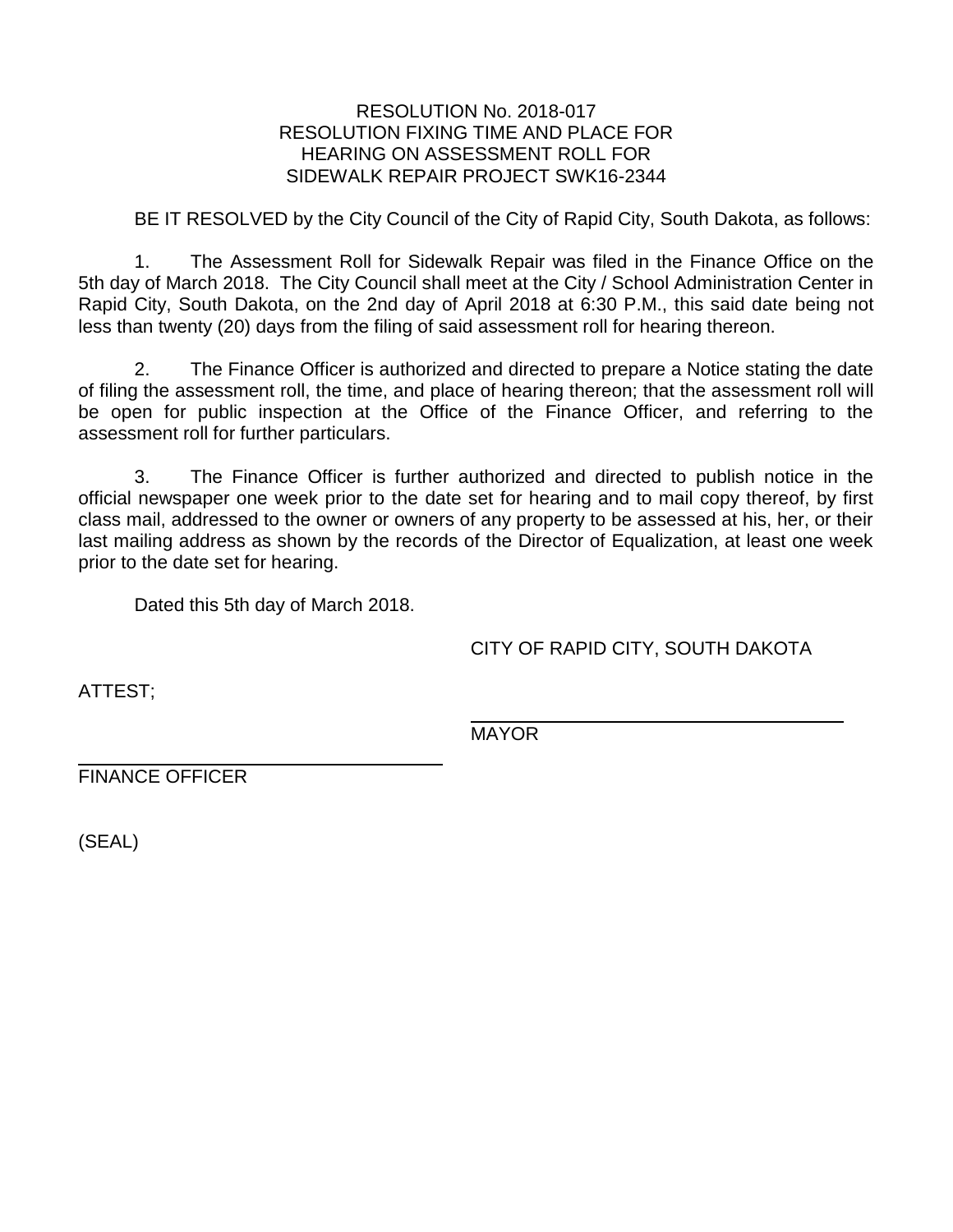PUBLISH: March 10, 2018 E-MAIL: March 6, 2018

## NOTICE OF HEARING ON ASSESSMENT ROLL FOR SIDEWALK REPAIR PROJECT SWK16-2344

NOTICE IS HEREBY GIVEN that the following Assessment Roll of the City of Rapid City

was duly filed in the City Finance Office on the 5th day of March 2018 and is thereupon open for

inspection. The City Council of Rapid City shall meet on the 2nd Day of April 2018 at 6:30 P.M.

for hearing on this assessment roll and any objections thereto.

Reference is made to the assessment roll for further particulars.

Pauline Sumption Finance Officer City of Rapid City, South Dakota

(Published once at the total approximate cost of \_\_\_\_\_\_\_\_\_\_\_\_\_\_\_\_\_\_\_\_\_\_\_\_\_)